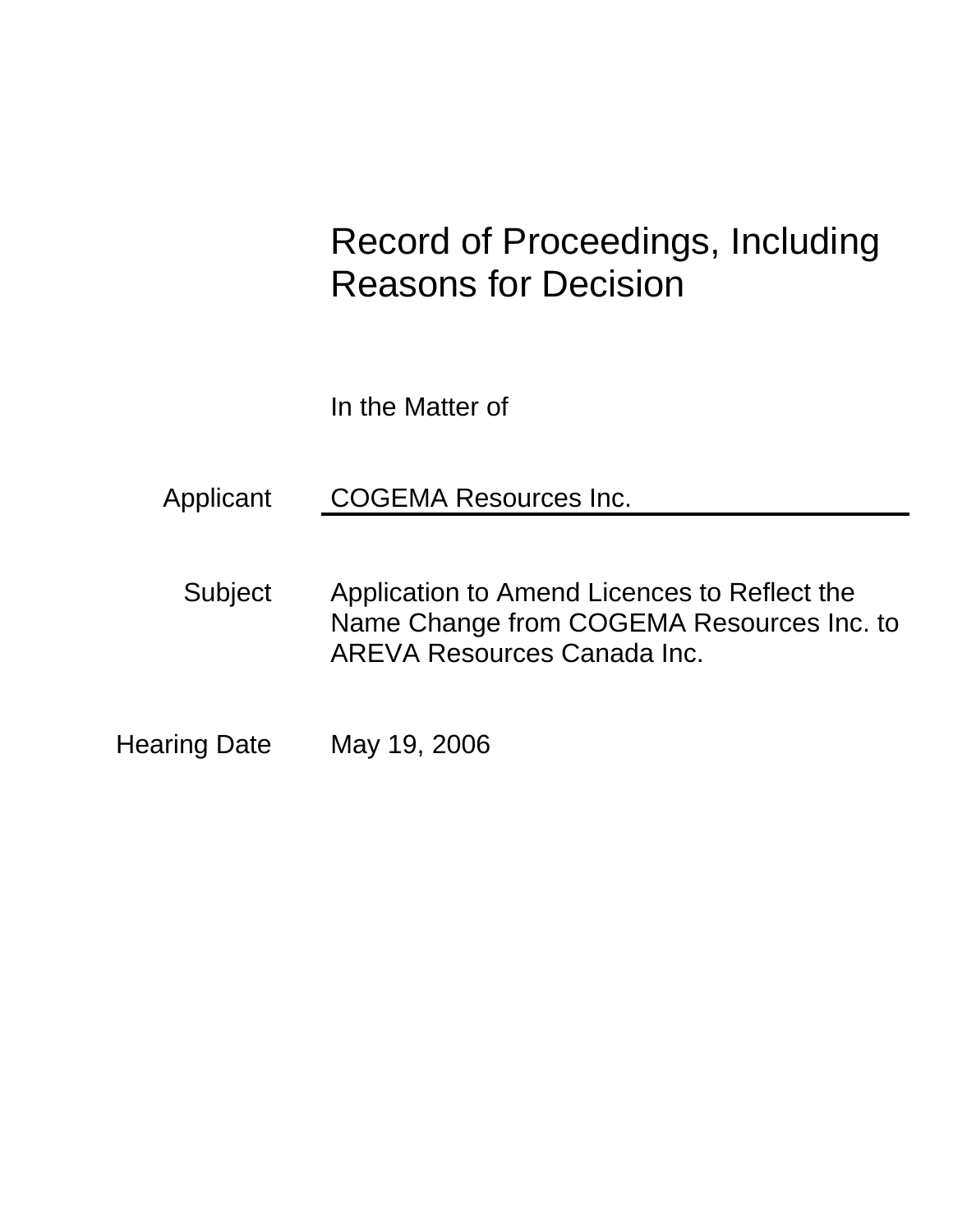# **RECORD OF PROCEEDINGS**

| Applicant:                  | <b>COGEMA</b> Resources Inc.                                                                                          |
|-----------------------------|-----------------------------------------------------------------------------------------------------------------------|
| Address/Location:           | AREVA Resources Canada Inc., 817-825 45 <sup>th</sup> Street West, P.O.<br>Box 9204, Saskatoon, SK, S7K 3X5           |
| Purpose:                    | Application to amend licences to reflect the name change from<br>COGEMA Resources Inc. to AREVA Resources Canada Inc. |
| Application received:       | April 18, 2006                                                                                                        |
| $Date(s)$ of hearing:       | May 19, 2006                                                                                                          |
| Location:                   | Canadian Nuclear Safety Commission (CNSC) Public Hearing<br>Room, 280 Slater St., 14th. Floor, Ottawa, Ontario        |
| Members present:            | A.R. Graham, presiding Member                                                                                         |
| Secretary:                  | M. Leblanc                                                                                                            |
| <b>Recording Secretary:</b> | M. Young                                                                                                              |
| General Counsel:            | J. Lavoie                                                                                                             |

**Licence:** Amended<br>Date of Decision: May 19, 2006 **Date of Decision:**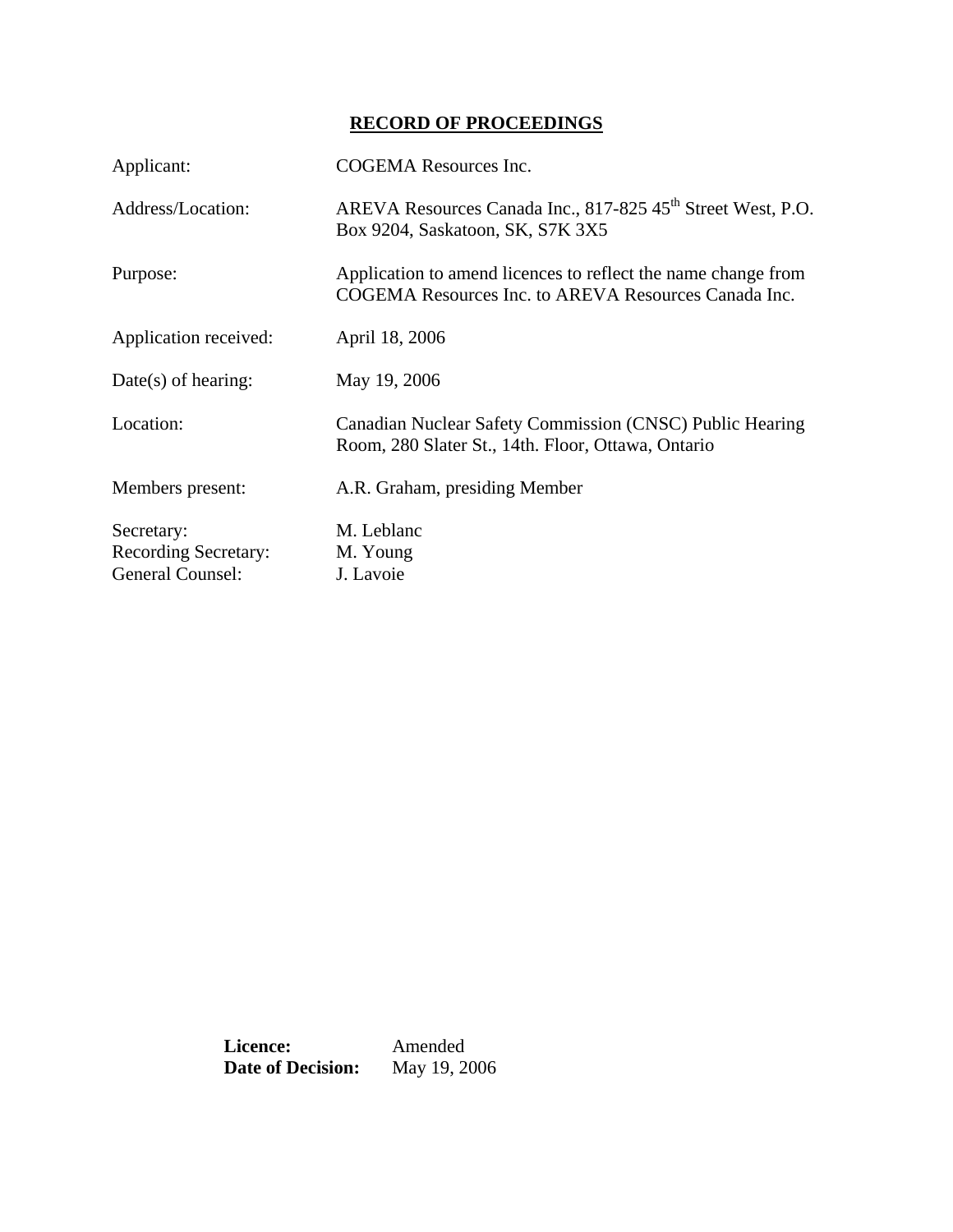# **Table of Contents**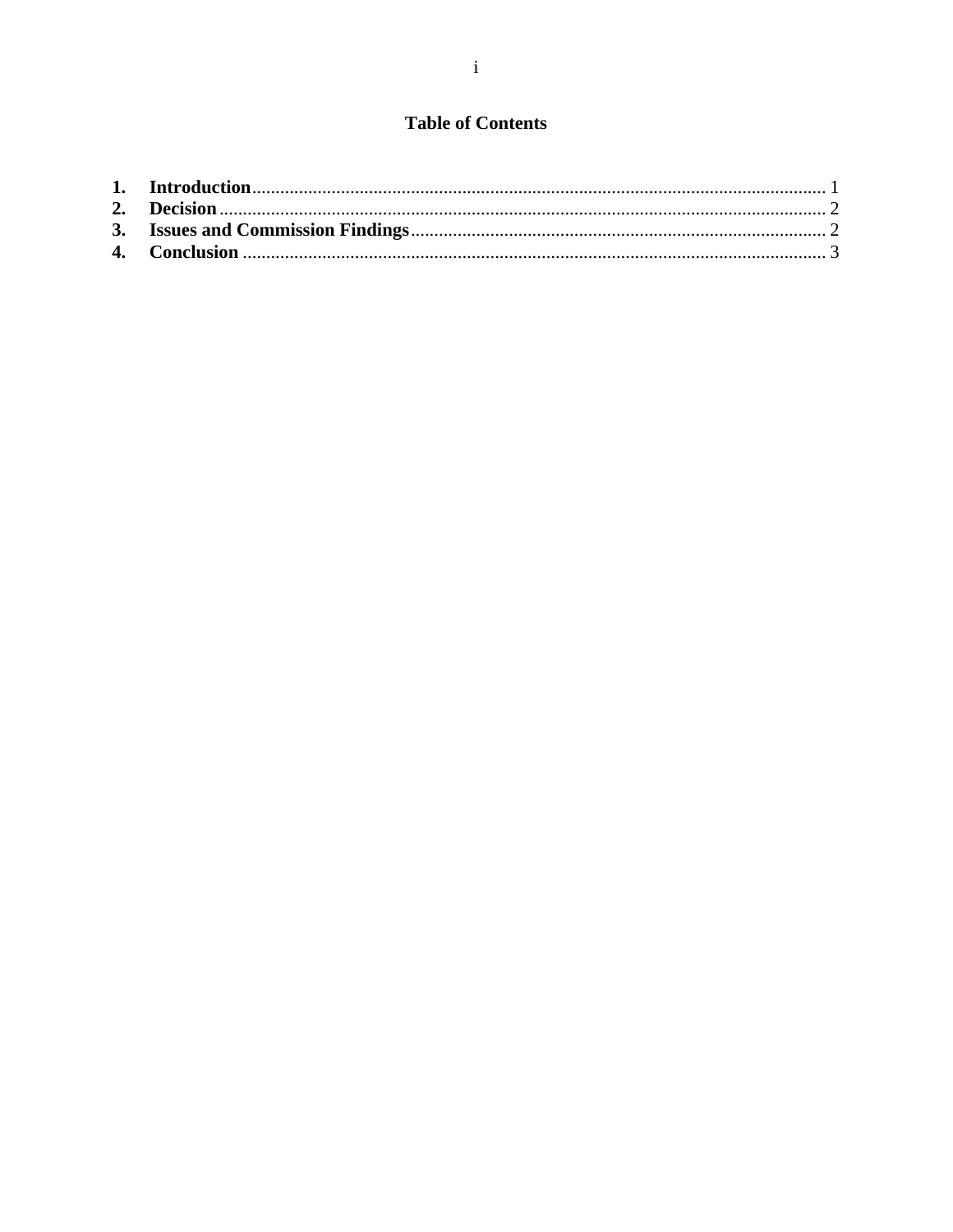# **Introduction**

- 1. COGEMA Resources Inc. has applied to the Canadian Nuclear Safety Commission  $(CNSC<sup>1</sup>)$  to amend its licences to reflect the name change from COGEMA Resources Inc. to AREVA Resources Canada Inc. COGEMA Resources Inc. holds the CNSC licences for the three following uranium mine facilities in Saskatchewan:
	- Cluff Lake Decommissioning Mine and Mill Facilities, licence UMDL-MINEMILL-CLUFF.01/2009,
	- McClean Lake Mine and Mill Facilities, licence UMOL-MINEMILL-McCLEAN.04/2009 and
	- Midwest Excavation Site, licence UMSL-EXCAVATE-MIDWEST.06/indf

### **Issues**

- 2. In considering the application, the Commission was required to decide:
	- a) if AREVA Resources Canada Inc. is qualified to carry on the activity that the licences would authorize, pursuant to subsection 24(4) of the *Nuclear Safety and*  Control Act<sup>2</sup> (NSCA);
	- b) if, in carrying on that activity, AREVA Resources Canada Inc. would make adequate provision for the protection of the environment, the health and safety of persons and the maintenance of national security and measures required to implement international obligations to which Canada has agreed, pursuant to subsection 24(4) of the NCSA; and
	- c) whether the licences are being transferred, pursuant to subsection 24(8) of the NCSA.

#### Hearing:

- 3. Pursuant to section 22 of the NSCA, the President of the Commission established a Panel of the Commission to review the application.
- 4. The Panel of the Commission (hereafter referred to as the Commission), in making its decision, considered information presented for a hearing held on May 19, 2006 in Ottawa, Ontario. During the hearing, the Commission considered a written submission from CNSC staff (CMD 06-H119), which included the application from the licensee.

 $\overline{a}$ 

<sup>&</sup>lt;sup>1</sup> In this *Record of Proceedings*, the *Canadian Nuclear Safety Commission* is referred to as the "CNSC" when referring to the organization and its staff in general, and as the "Commission" when referring to the tribunal component.

 $2^2$  S.C. 1997, c. 9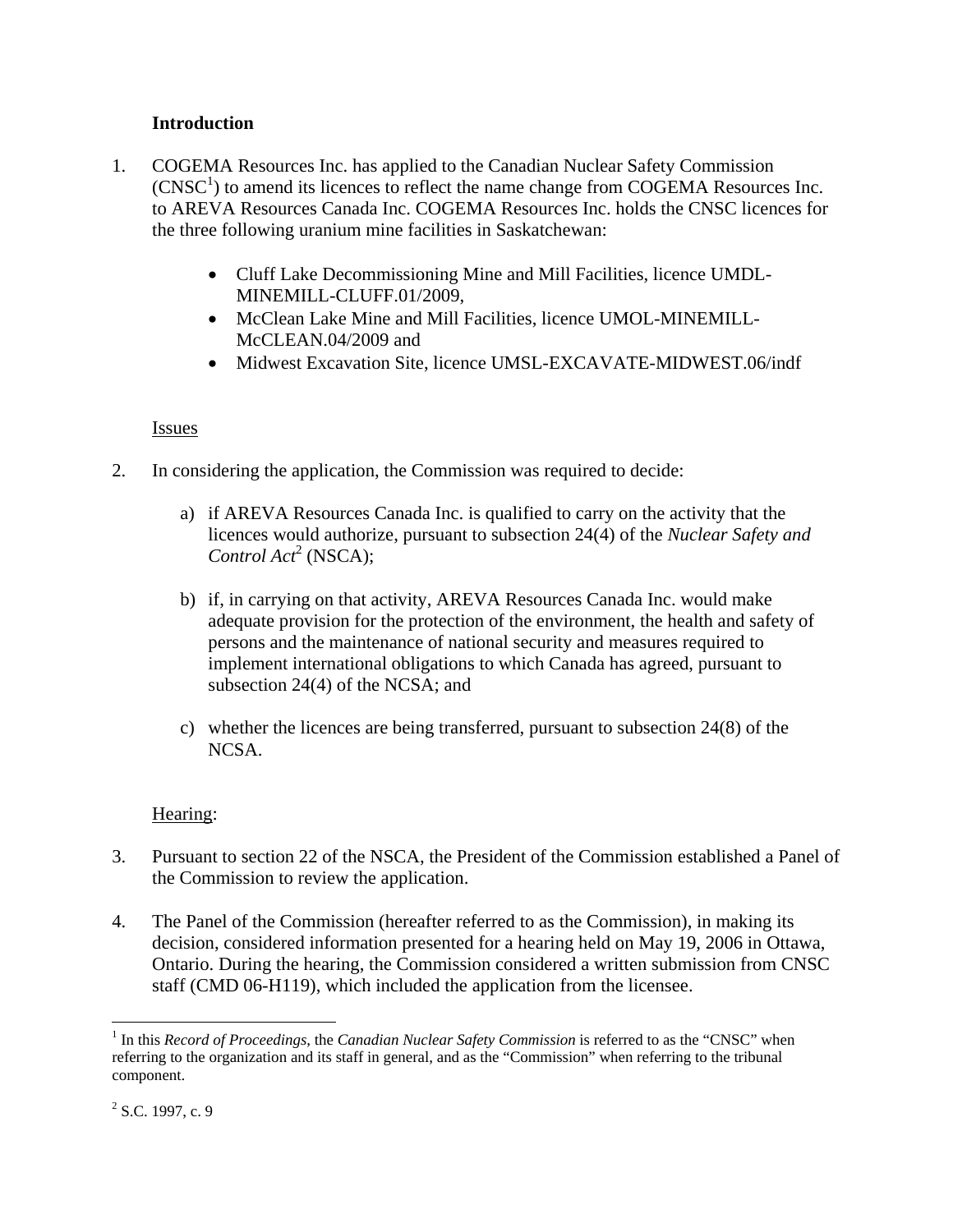5. The hearing was conducted in accordance with Rule 3 of the *Canadian Nuclear Safety*  Commission Rules of Procedure<sup>3</sup>. In establishing the process, a standing panel on procedural matters determined that it was not necessary to hold a public hearing on the matter, and the hearing was conducted by a panel of one commission member, based on written submissions.

# **Decision**

6. Based on its consideration of the matter, as described in more detail in the following sections of this *Record of Proceedings*, the Commission is satisfied that AREVA Resources Canada Inc. is qualified to continue to carry out the activities that the amended licences will authorize considering there is no change in relevant circumstances associated with the name change, and in carrying out those activities, will continue to make adequate provision for the protection of the environment, the health and safety of persons and the maintenance of national security and measures required to implement international obligations to which Canada has agreed. Therefore,

the Commission, pursuant to section 24 of the Nuclear Safety and Control Act, amends the following licences issued to COGEMA Resources Inc. to reflect the name change from COGEMA Resources Inc. to AREVA Resources Canada Inc.:

- UMDL-MINEMILL-CLUFF.01/2009
- UMOL-MINEMILL-McCLEAN.04/2009
- UMSL-EXCAVATE-MIDWEST.06/indf

# **Issues and Commission Findings**

7. In making its licensing decision under section 24 of the NSCA, the Commission considered whether the name change of the proponent would have any impact on the qualifications of the licensee to carry out the activities authorized under the current licences, and the adequacy of the measures in place for protecting the environment, the health and safety of persons, national security and international obligations to which Canada has agreed. It also considered whether the name change was the result of a licence transfer, which is not permitted pursuant to subsection 24(8) of the NSCA.

 $\overline{a}$ 3 SOR/2000-211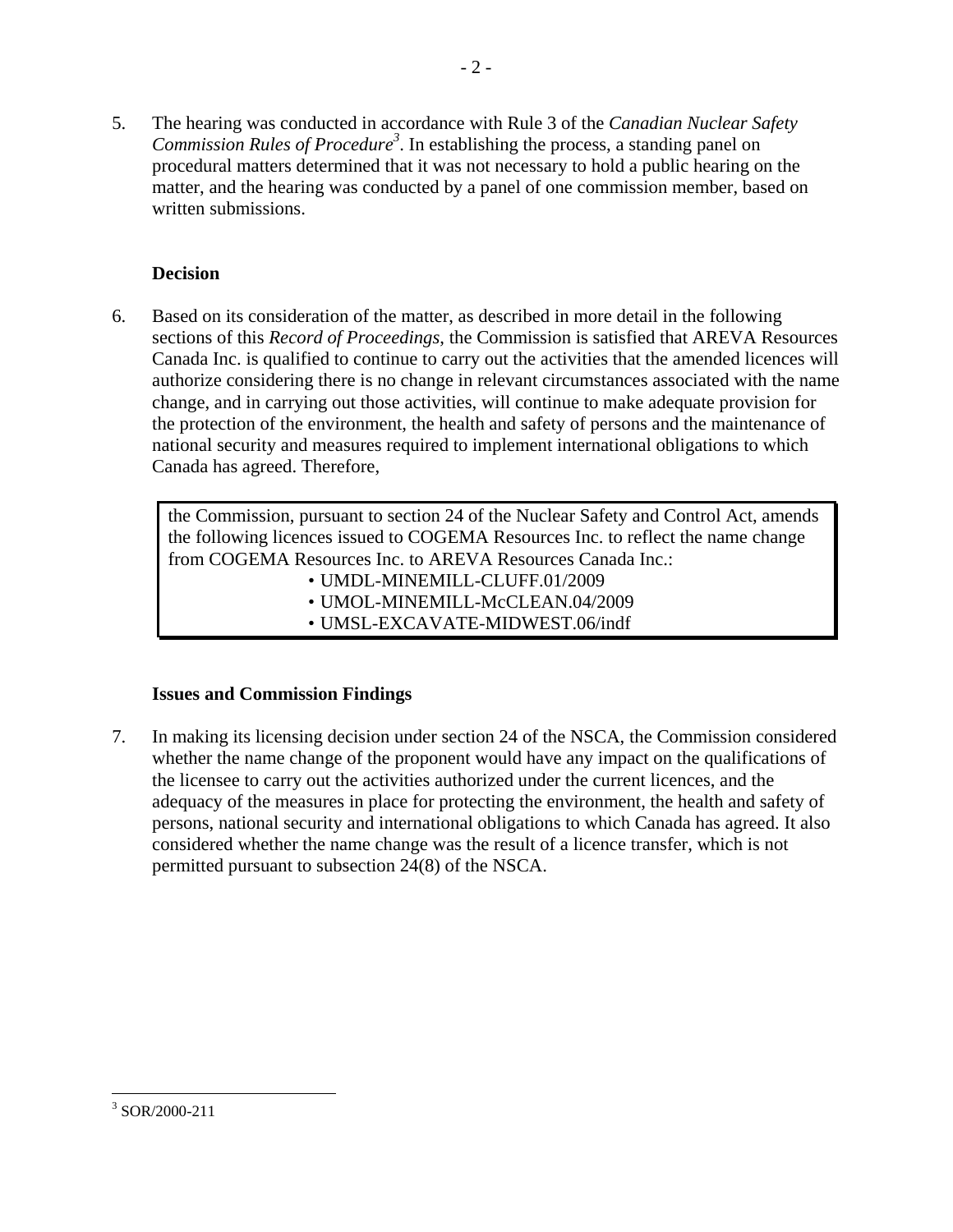#### *Qualifications and Protection Measures*

- 8. In its submission, CNSC staff stated that the request to change the name from COGEMA Resources Inc. to AREVA Resources Canada Inc. would be administrative in nature and would not represent a transfer of the licences, pursuant to subsection 24(8) of the NSCA. CNSC staff further explained that the purpose of the name change would be to harmonize the business names of the AREVA group's various subsidiaries. The name AREVA is a registered trademark belonging to Société des Participations du Commissariat à l'Énergie Atomique, a France-based company, which is the largest shareholder of the AREVA group. COGEMA Resources Inc. has entered into a trademark licence agreement for the use of the AREVA trademark, and has obtained consent to use "AREVA" in the new name from Corporations Canada. CNSC staff confirmed that stakeholders will be notified of the name change, and that public interest in the matter is not an issue.
- 9. CNSC staff explained that the name change does not represent any physical works or changes to the form and substance of the existing licences, the existing facilities, the facility operations, the monitoring programs, licence conditions, or any other obligations under the existing licences or under the NSCA.
- 10. Based on this information, the Commission concluded that the name change would not affect the qualifications of the licensee nor the provisions it would make for the protection of the environment, the health and safety of persons, and to national security and the measures required to implement international obligations to which Canada has agreed.

#### *Canadian Environmental Assessment Act*

- 11. CNSC staff noted that an amendment to a licence, pursuant to subsection 24(2) of the NSCA, may be a "trigger" under paragraph  $5(1)(d)$  of the *Law List Regulations*<sup>4</sup> of the Canadian Environmental Assessment Act<sup>5</sup> (CEAA). However, CNSC staff indicated that this proposed licence amendment is not considered a trigger since the licensee's change of name is not for the purpose of enabling a project to be carried out.
- 12. As such, the Commission has concluded that an environmental assessment of the project under the CEAA is not required.

#### **Conclusion**

- 13. The Commission has considered the information and submission of the CNSC staff as presented in the material available for reference on the record.
- 14. The Commission is satisfied that the name change does not represent a transfer of licence. The Commission is also satisfied that AREVA Resources Canada Inc. is qualified to carry

 4 SOR/94-636

<sup>&</sup>lt;sup>5</sup> S.C. 1992, c. 37